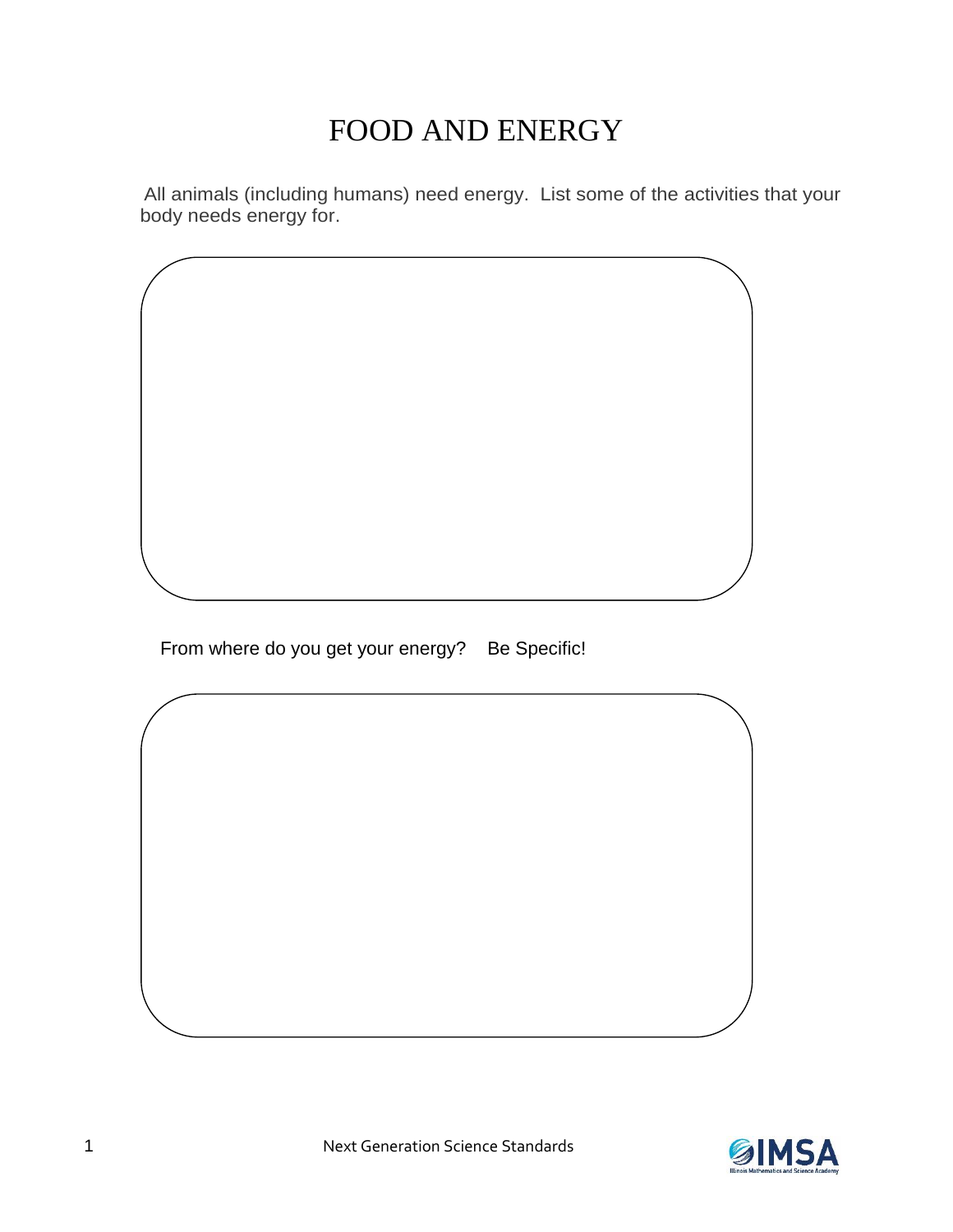

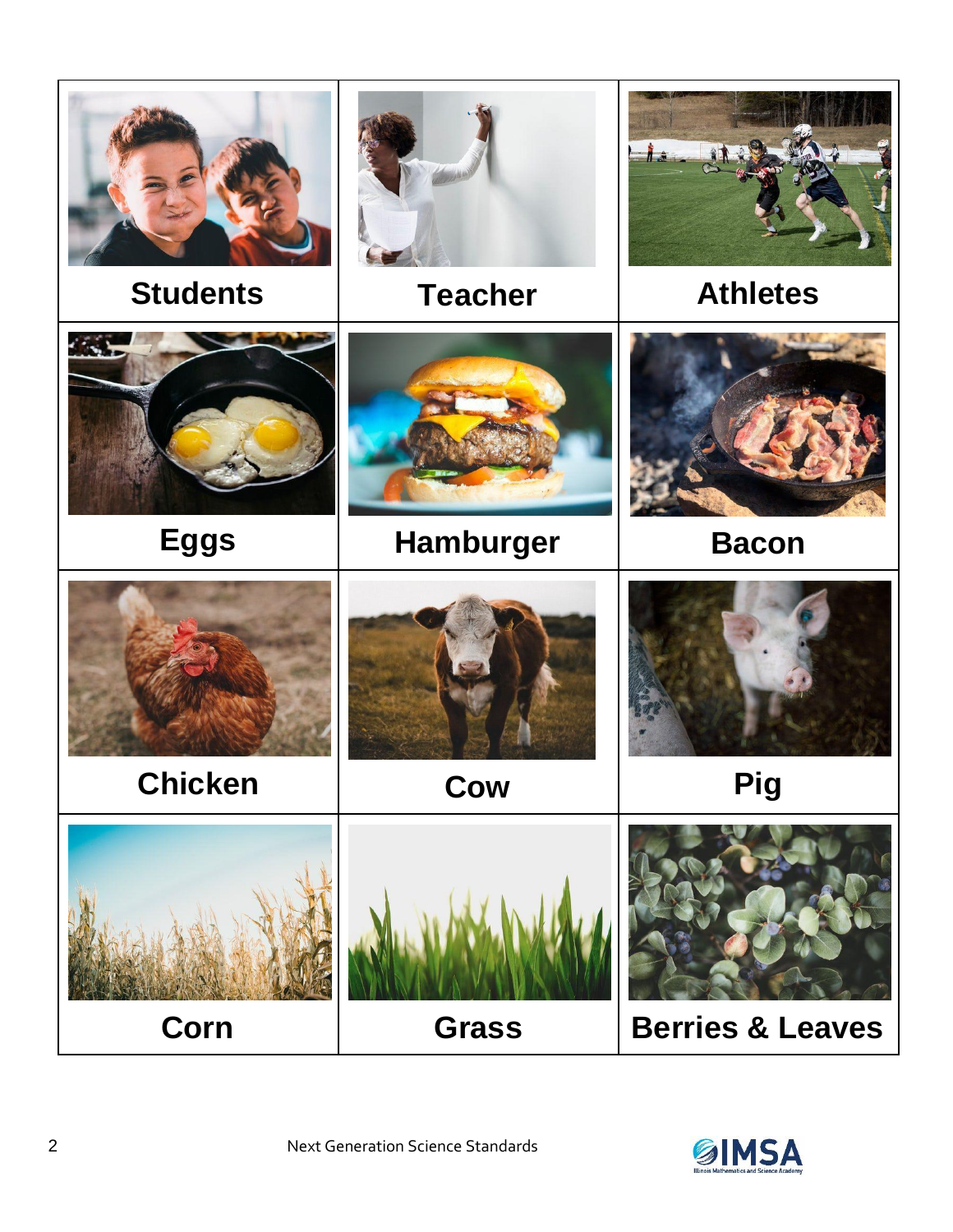#### **Growing Greenery**



As a class, discuss all of your ideas and pick FOUR that you can all agree that plants need.



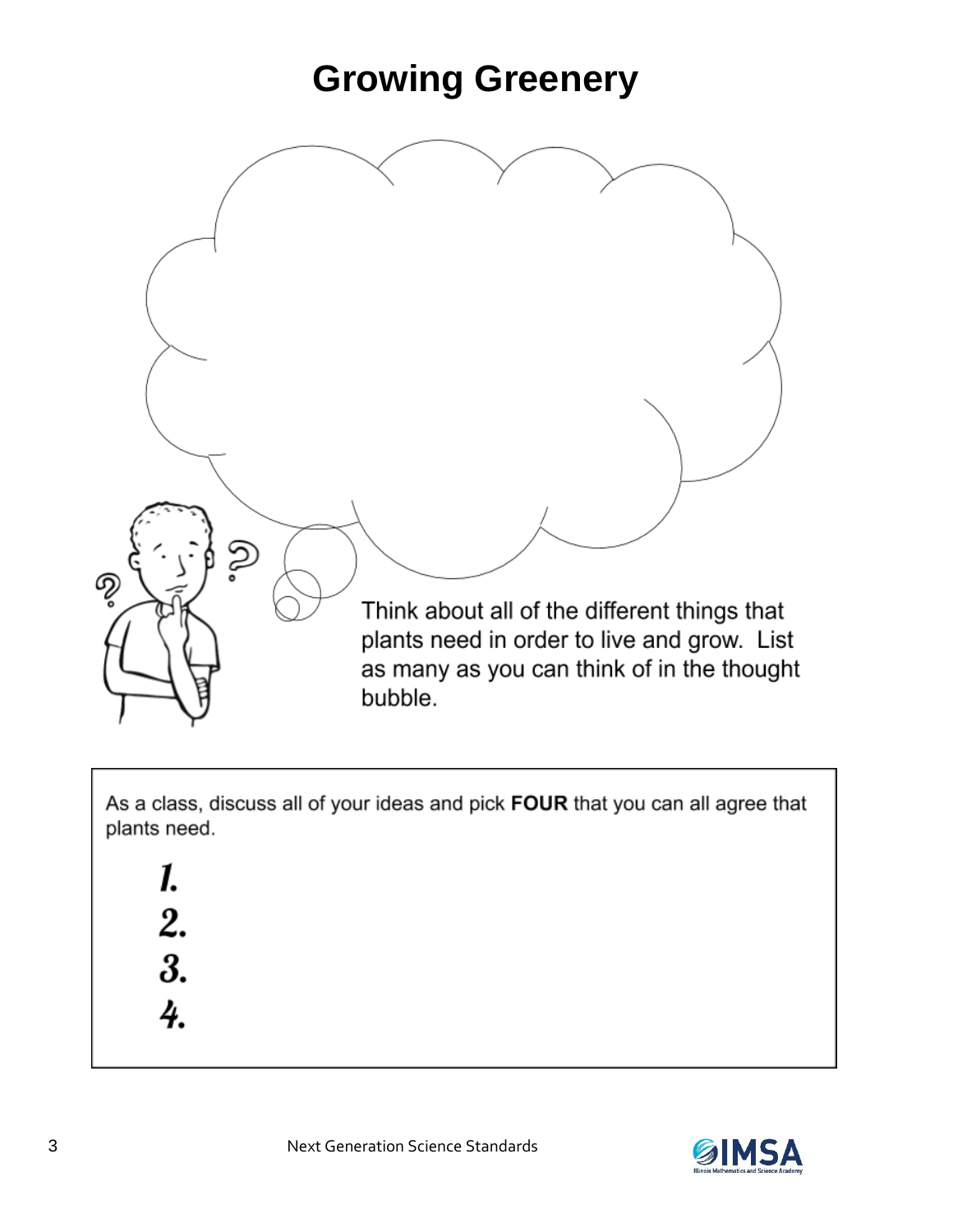# **Designing an Experiment**

You have outlined *four* things that plants need in order to live and grow. Now, you are going to design an experiment to see if plants can live and grow *without* sun, water, soil, or air. Each group will test *one* of these variables to see if the plant can go without it.

Group # Variable

| Using words, describe how you will grow a plant without the variable you wrote above |  |  |  |
|--------------------------------------------------------------------------------------|--|--|--|
|                                                                                      |  |  |  |
|                                                                                      |  |  |  |
|                                                                                      |  |  |  |
|                                                                                      |  |  |  |
|                                                                                      |  |  |  |
|                                                                                      |  |  |  |
|                                                                                      |  |  |  |
| Using a picture, draw how you will grow a plant without the variable you wrote above |  |  |  |
|                                                                                      |  |  |  |
|                                                                                      |  |  |  |
|                                                                                      |  |  |  |
|                                                                                      |  |  |  |

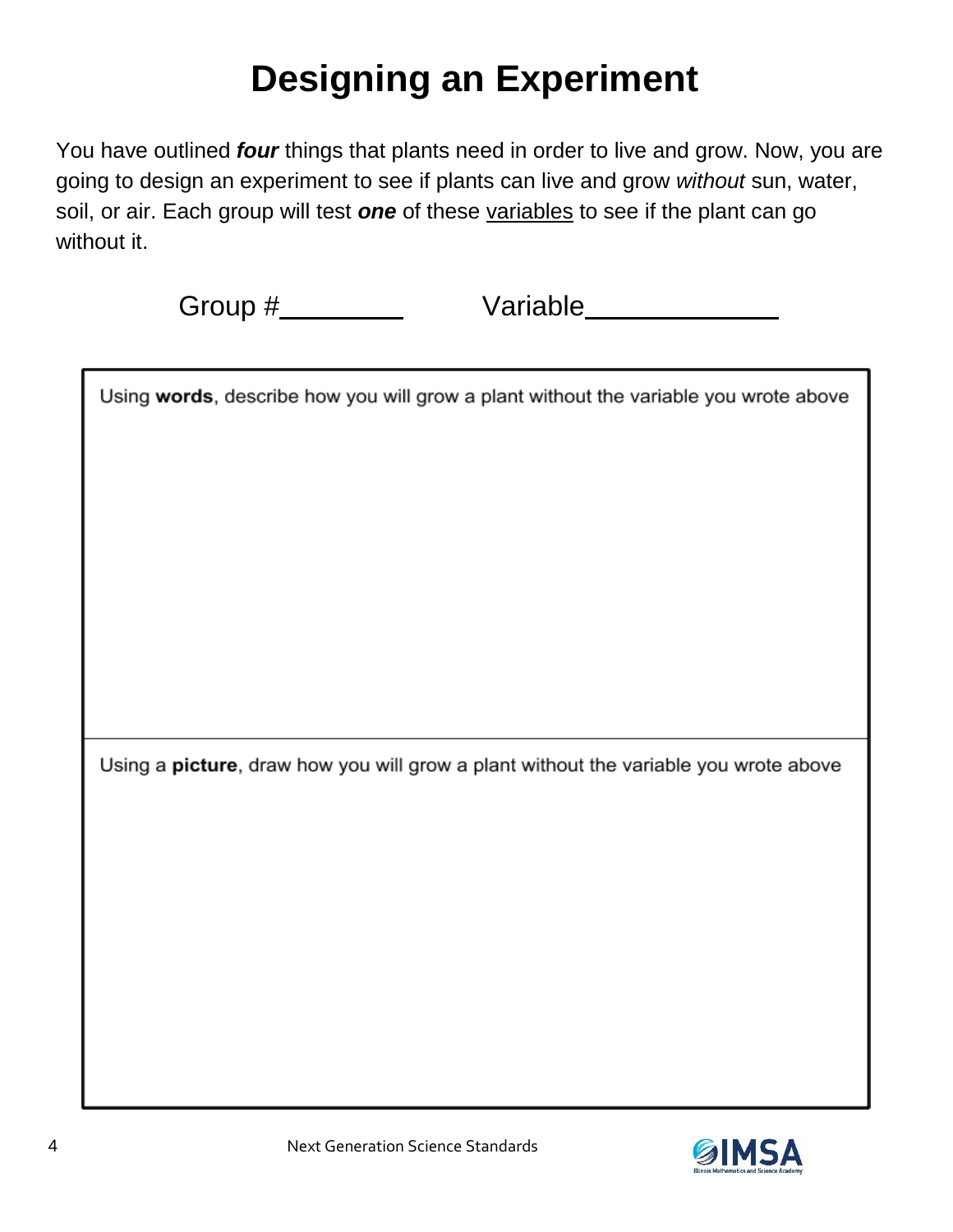### **Data Tracker**

Keeping track of data is a very important part of any experiment. In this experiment, you are measuring any changes you see in your plant. Big changes you might see could be in the height or the color of the plant. You will use the data table below to write down what you see as your experiment goes on.

| Day | Height (___) | <b>Color</b> | <b>Other Observations</b> |
|-----|--------------|--------------|---------------------------|
|     |              |              |                           |
|     |              |              |                           |
|     |              |              |                           |
|     |              |              |                           |
|     |              |              |                           |
|     |              |              |                           |
|     |              |              |                           |
|     |              |              |                           |
|     |              |              |                           |
|     |              |              |                           |
|     |              |              |                           |